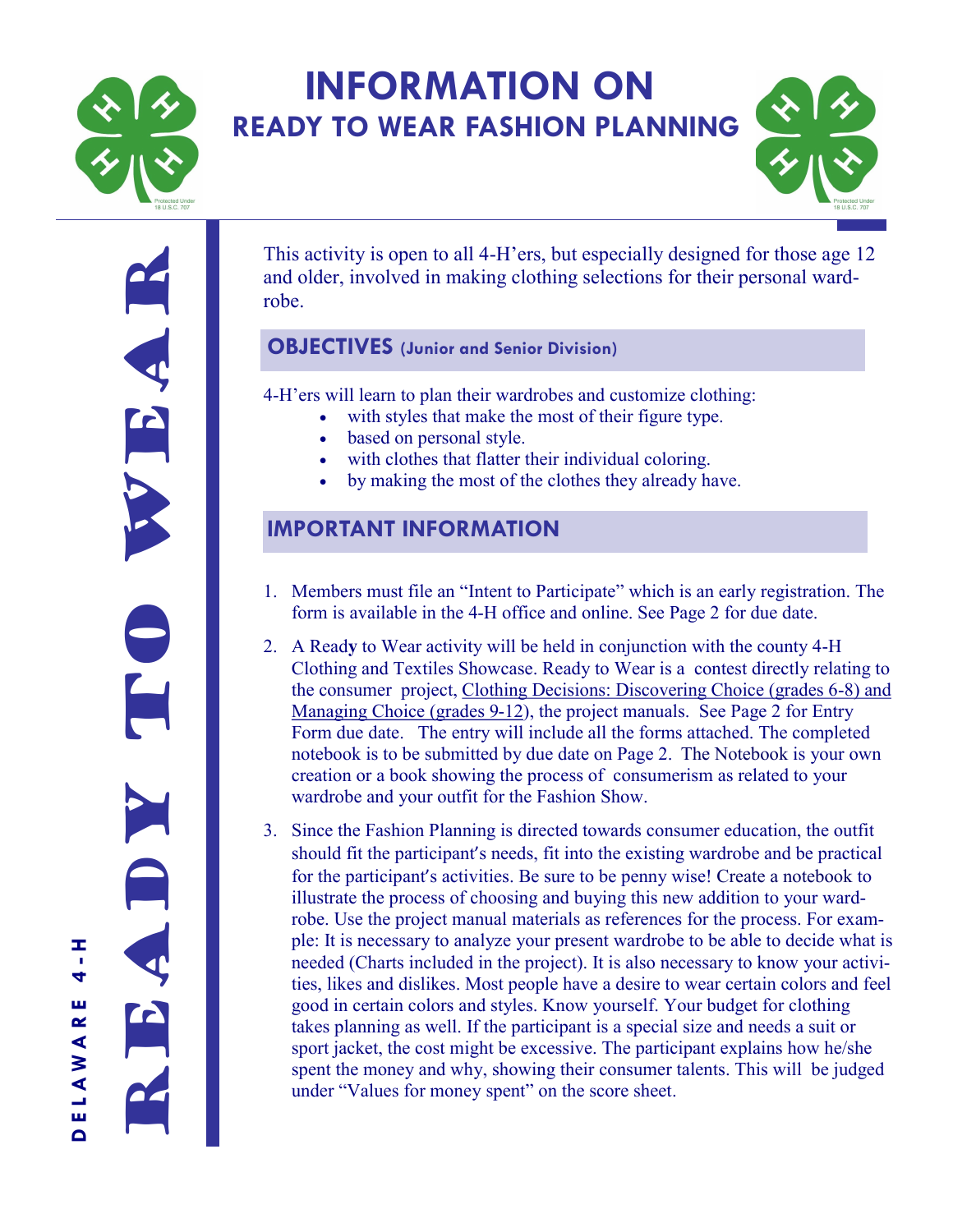## **READY TO WEAR**

- 4. On the day of the **Fashion Events,** see below for date and time**,** participants will arrive at location to be judged and to practice. Fashion Planning participants will model in the show along with 4-H'ers that have constructed garments.
- 5. The contests (Clothing & Textiles Showcase and Ready to Wear) will be judged separately.
- 6. Why this activity? This activity is held to complement the current 4-H Clothing  $\&$ Textiles Showcase. Boys and girls today spend many dollars on clothing purchases and getting the most for their money is important. Good consumerism is a good life skill to learn.
- 7. The Ready to Wear Fashion Planning event will be held beginning at 7pm. Parents and friends are encouraged to attend.

### **IMPORTANT DATES, TIMES & LOCATION:**

**Intent to Participate Form:**Due in 4-H office by **Tuesday,March 31, 2020, 4:30 p.m. Entry Form and**

**Notebook Submission:** Due in 4-H office by **Monday, April 13, 2020, 4:30 p.m. Judging and Practice: Saturday, April 18, 2020, 2:00 p.m. Registration Fashion Showcase: Saturday, April 18, 2020, 7:00 p.m.**

### **Location : Lake Forest High School 5407 Killens Pond Road, Felton, DE.**

**Deciding on the right look takes a great deal of careful planning!**





**Don't Forget, Deadlines Will Be Enforced!**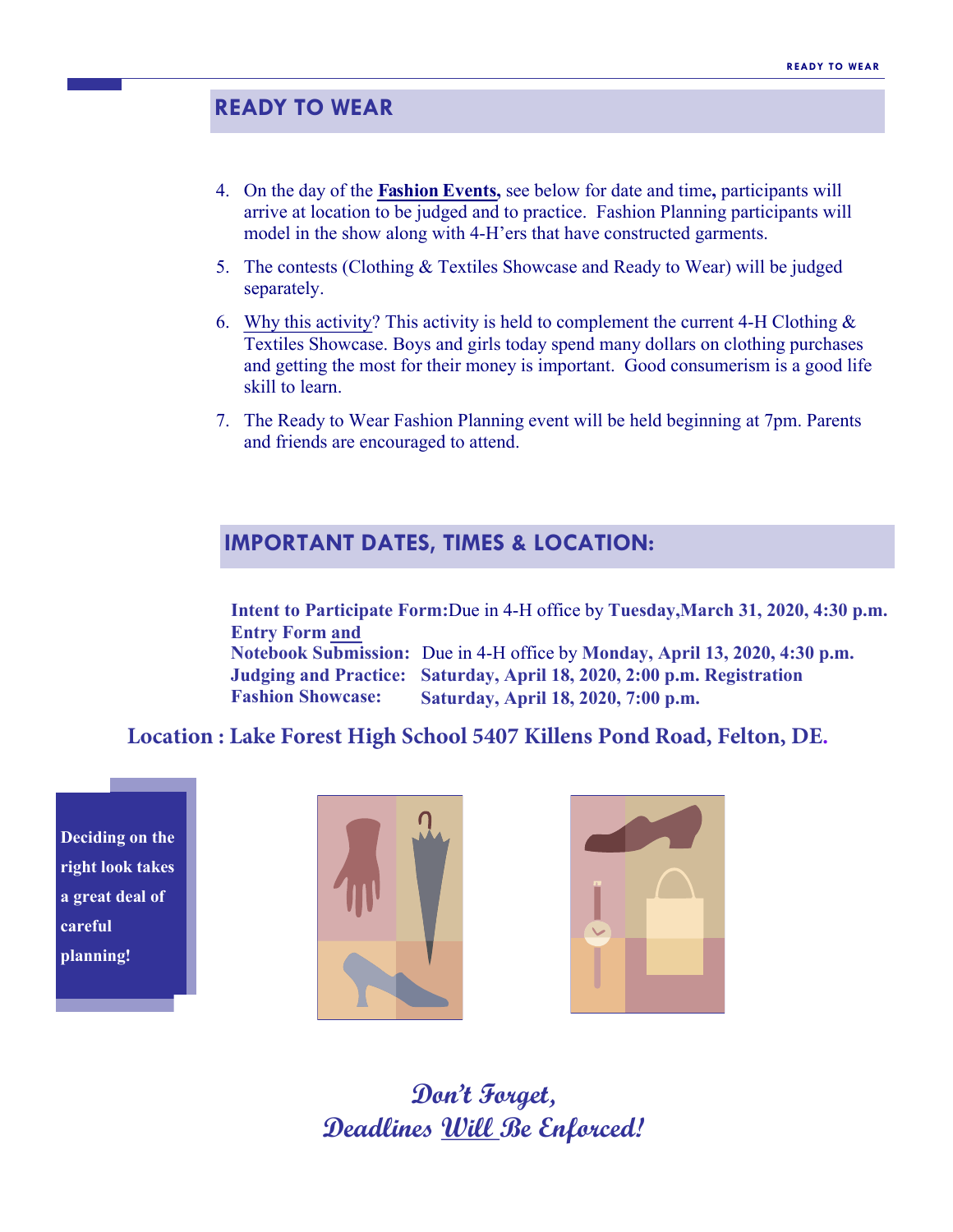# **ENTRY FORM 4-H READY TO WEAR (Page 1 of 4)**

#### **ENTRY DUE TO YOUR COUNTY OFFICE: Monday, April 13, 2020**

Kent County 4-H Ready to Wear Contest 69 Transportation Circle Dover, DE 19901

| Name |                                                                                                |
|------|------------------------------------------------------------------------------------------------|
|      |                                                                                                |
|      |                                                                                                |
|      |                                                                                                |
|      | 1. What will you wear in the show? Don't forget to mention any accessories you will be wearing |
|      |                                                                                                |
|      | 2. Is any part of the wardrobe you are wearing a new purchase? If so, please describe.         |
|      |                                                                                                |
|      |                                                                                                |
|      |                                                                                                |
|      |                                                                                                |
|      |                                                                                                |
|      |                                                                                                |
|      |                                                                                                |

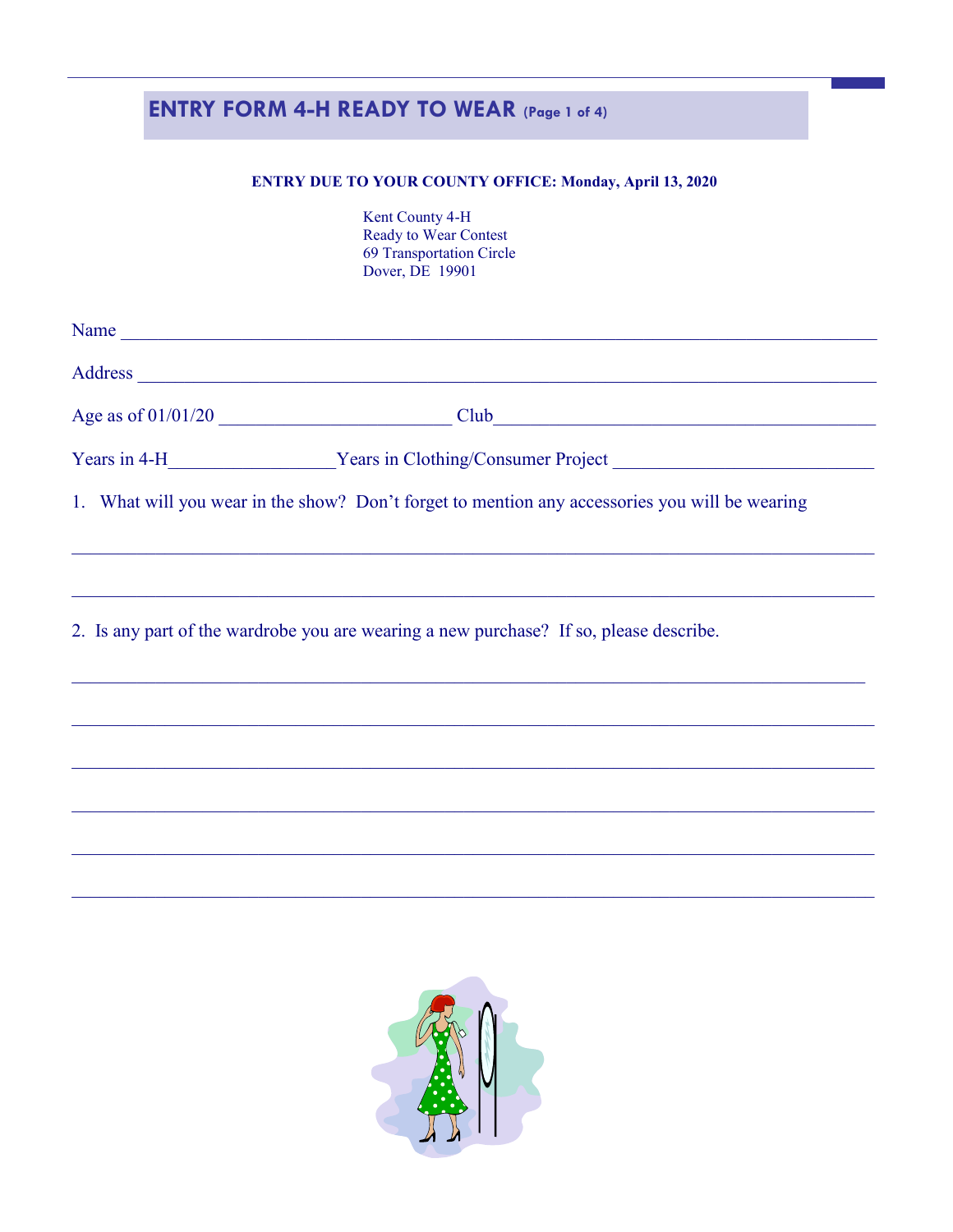## **READY TO WEAR APPLICATION (Page 2 of 4)**

3. Why did you select the item that you chose? (color, size, fit, appropriateness for event you are planning to wear item, etc.)

How do you plan to use this new look? Where will you wear it? Does it have any special features that make it special to your wardrobe?

**Example**: After completing the worksheets for this project, I found that I had a need for dress pants. I chose a pair of black ones because most of my tops would go well with them. Many of my tops and sweaters have black in them.

I will be wearing them for church, school and some family gatherings. After looking at myself more closely and thinking about what looks best on me, I found that being a little on the large size in the hips, that a dark color would be best, and not to get a tight-fitting style.

 $\mathcal{L}_\mathcal{L} = \{ \mathcal{L}_\mathcal{L} = \{ \mathcal{L}_\mathcal{L} = \{ \mathcal{L}_\mathcal{L} = \{ \mathcal{L}_\mathcal{L} = \{ \mathcal{L}_\mathcal{L} = \{ \mathcal{L}_\mathcal{L} = \{ \mathcal{L}_\mathcal{L} = \{ \mathcal{L}_\mathcal{L} = \{ \mathcal{L}_\mathcal{L} = \{ \mathcal{L}_\mathcal{L} = \{ \mathcal{L}_\mathcal{L} = \{ \mathcal{L}_\mathcal{L} = \{ \mathcal{L}_\mathcal{L} = \{ \mathcal{L}_\mathcal{$ 

 $\_$  , and the contribution of the contribution of  $\mathcal{L}_\mathcal{A}$  , and the contribution of  $\mathcal{L}_\mathcal{A}$ 

 $\_$  , and the contribution of the contribution of  $\mathcal{L}_\mathcal{A}$  , and the contribution of  $\mathcal{L}_\mathcal{A}$ 

 $\_$  , and the contribution of the contribution of  $\mathcal{L}_\mathcal{A}$  , and the contribution of  $\mathcal{L}_\mathcal{A}$ 

 $\_$  , and the contribution of the contribution of  $\mathcal{L}_\mathcal{A}$  , and the contribution of  $\mathcal{L}_\mathcal{A}$ 

 $\_$  , and the contribution of the contribution of  $\mathcal{L}_\mathcal{A}$  , and the contribution of  $\mathcal{L}_\mathcal{A}$ 

5. Describe the cost of your purchase. Was it a bargain or a splurge? Was it a quick decision or a long thought out plan?

 $\_$  , and the contribution of the contribution of  $\mathcal{L}_\mathcal{A}$  , and the contribution of  $\mathcal{L}_\mathcal{A}$ 

 $\mathcal{L}_\mathcal{L} = \{ \mathcal{L}_\mathcal{L} = \{ \mathcal{L}_\mathcal{L} = \{ \mathcal{L}_\mathcal{L} = \{ \mathcal{L}_\mathcal{L} = \{ \mathcal{L}_\mathcal{L} = \{ \mathcal{L}_\mathcal{L} = \{ \mathcal{L}_\mathcal{L} = \{ \mathcal{L}_\mathcal{L} = \{ \mathcal{L}_\mathcal{L} = \{ \mathcal{L}_\mathcal{L} = \{ \mathcal{L}_\mathcal{L} = \{ \mathcal{L}_\mathcal{L} = \{ \mathcal{L}_\mathcal{L} = \{ \mathcal{L}_\mathcal{$ 

 $\_$  , and the contribution of the contribution of  $\mathcal{L}_\mathcal{A}$  , and the contribution of  $\mathcal{L}_\mathcal{A}$ 

 $\_$  , and the set of the set of the set of the set of the set of the set of the set of the set of the set of the set of the set of the set of the set of the set of the set of the set of the set of the set of the set of th

 $\_$  , and the contribution of the contribution of  $\mathcal{L}_\mathcal{A}$  , and the contribution of  $\mathcal{L}_\mathcal{A}$ 

 $\mathcal{L}_\mathcal{L} = \{ \mathcal{L}_\mathcal{L} = \{ \mathcal{L}_\mathcal{L} = \{ \mathcal{L}_\mathcal{L} = \{ \mathcal{L}_\mathcal{L} = \{ \mathcal{L}_\mathcal{L} = \{ \mathcal{L}_\mathcal{L} = \{ \mathcal{L}_\mathcal{L} = \{ \mathcal{L}_\mathcal{L} = \{ \mathcal{L}_\mathcal{L} = \{ \mathcal{L}_\mathcal{L} = \{ \mathcal{L}_\mathcal{L} = \{ \mathcal{L}_\mathcal{L} = \{ \mathcal{L}_\mathcal{L} = \{ \mathcal{L}_\mathcal{$ 

 $\_$  , and the contribution of the contribution of  $\mathcal{L}_\mathcal{A}$  , and the contribution of  $\mathcal{L}_\mathcal{A}$ 

 $\_$  , and the contribution of the contribution of  $\mathcal{L}_\mathcal{A}$  , and the contribution of  $\mathcal{L}_\mathcal{A}$ 

6. What consumer skills did you learn from this project?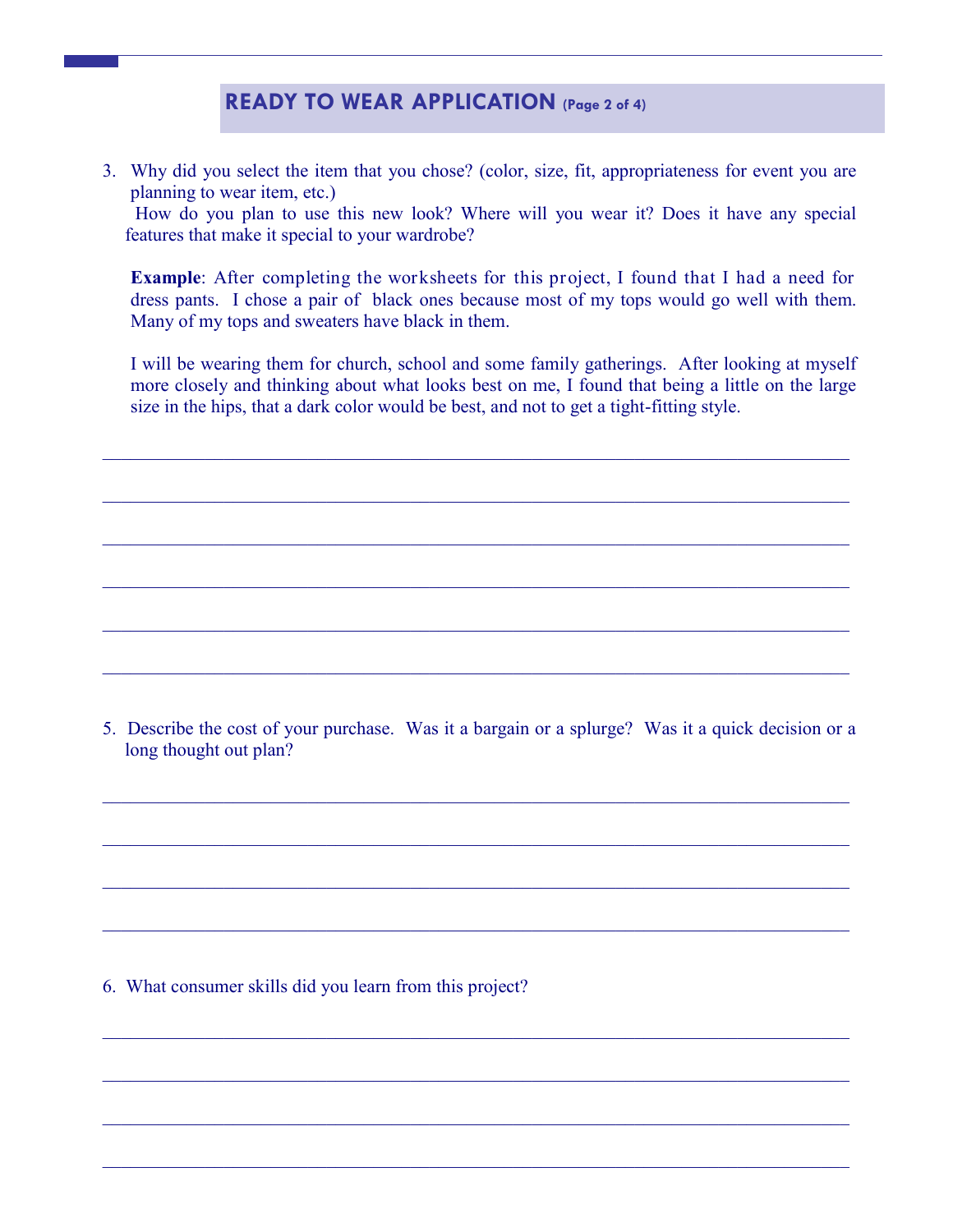# **READY TO WEAR APPLICATION** (Page 3 of 4)

7. Briefly describe how you feel and how you look in this outfit.

8. Describe or attach pictures of your completed outfit to help those preparing for the show.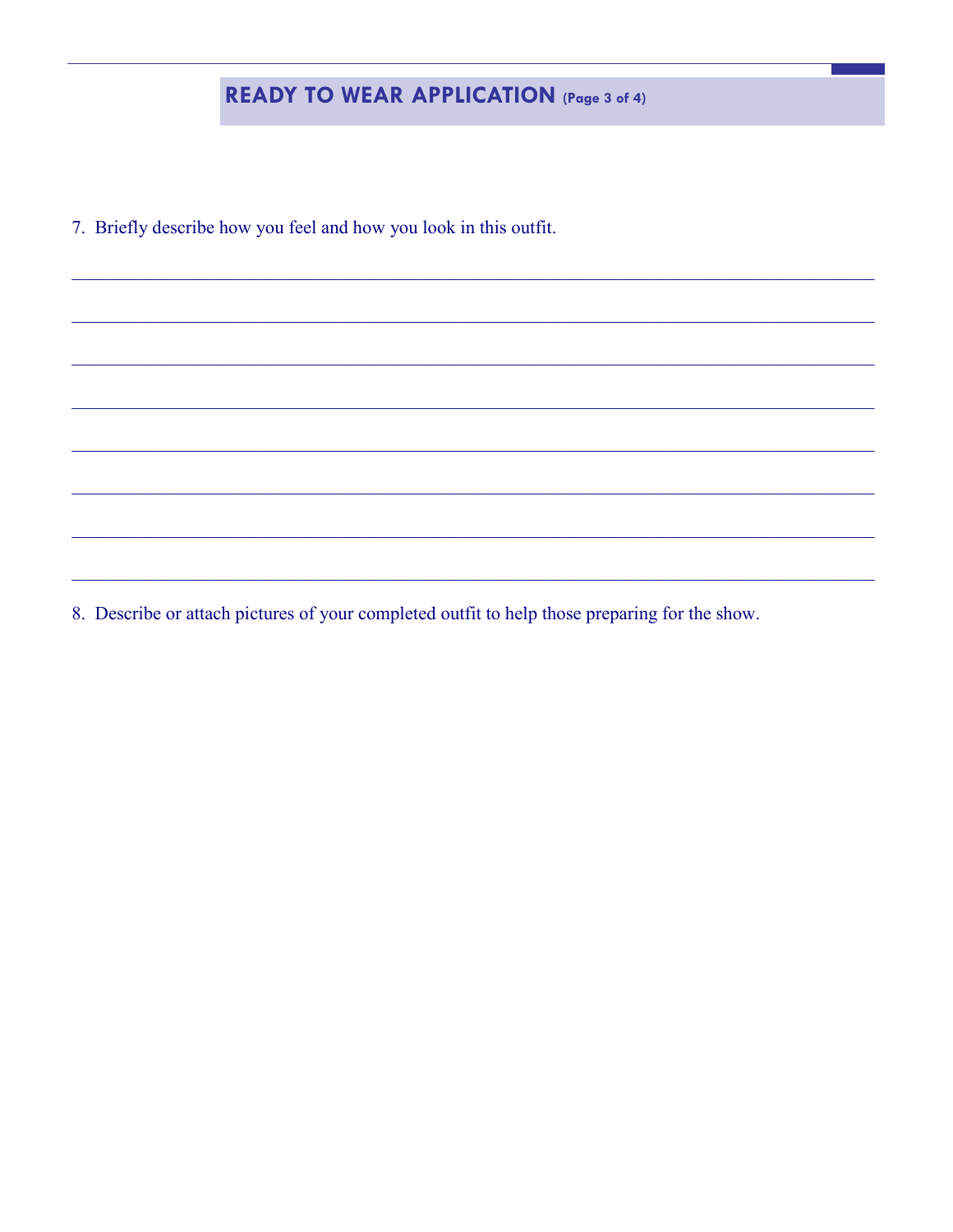# **READY TO WEAR APPLICATION (Page 4 of 4)**

9. Give a brief narrative to use in the show (Use the example on the next page to help you complete your narrative).